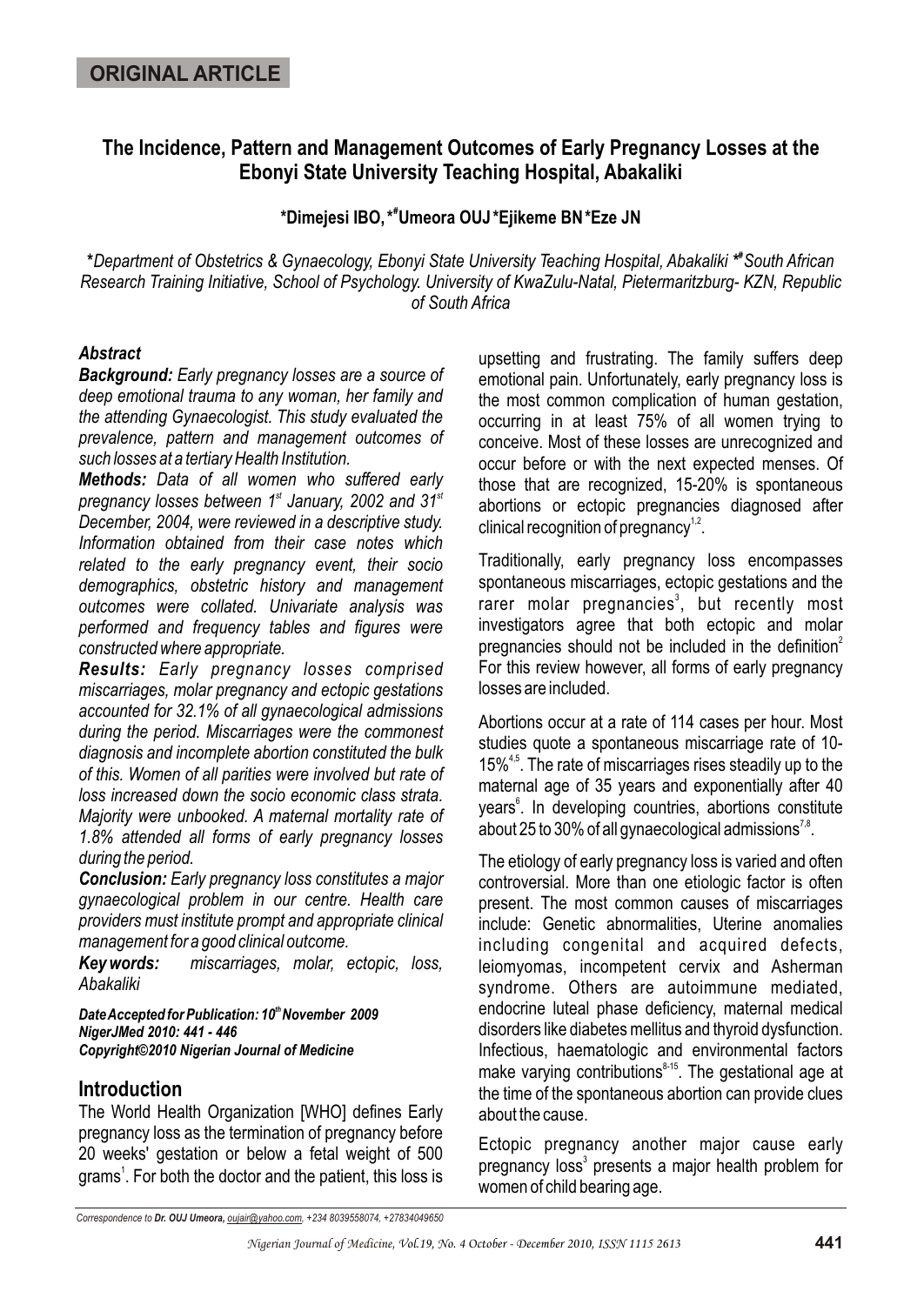It has been described in all segments of the fallopian tube, uterine cornua cervix, ovary and abdominal cavity<sup>16</sup>. The fallopian tube accounts for 95% of all these sites<sup>3</sup>. The incidence varies between institutions and countries. Grudzinskas<sup>3</sup> in 1999 reported its incidence as between 11.2 to 20 per 1000 pregnancies. While the incidence is currently on the increase, concurrently the case fatality rate has decreased<sup> $17,18$ </sup>. The incidence in Nigeria ranges between 1.7% to 2.3%<sup>19</sup>. An incidence of 1.98% has been reported from our center $^{20}$ .

The most local explanation for the increasing frequency of ectopic pregnancy is previous pelvic infection<sup>18</sup>. The relatively higher incidence in developing countries is thought to be related to the high incidence of pelvic  $infl$ ammatory disease<sup>19,21</sup>. Other aetiological factors are puerperal sepsis, Postabortal sepsis, appendicitis, use of intrauterine contraceptive devices, previous tubal surgeries including tubal ligation and reversal procedures $21$ .

Molar pregnancy, a form of Gestational trophoblastic disease is of considerable interest, not only as a cause of early pregnancy wastage but also because of the malignant sequelae that are associated with a proportion of these moles $^{22}$ . The incidence of molar pregnancy varies worldwide. It occurs most frequently  $\overline{a}$  in the far East Asia<sup>3,22</sup>. In Nigeria, the incidence ranges from 1 in 184 to 1 in 401 pregnancies $^{23,24}$ . The cause of this disease is unknown, however, it is known to be associated with low socio economic status, high parity, nutritional deficiencies and a previous history of same $^{25}$ . Also at increased risk are teenagers and women over 35 years of age, rising to 10 fold for those over 40  $years<sup>26</sup>$ . This review aimed at establishing the incidence of early pregnancy loss including spontaneous miscarriages {abortions}, ectopic gestation and molar pregnancies at the Ebonyi State University Teaching Hospital, South East Nigeria; documenting the relative contribution of the various types of early pregnancy loss and appraising the management modalities and outcomes of the early pregnancy losses at the centre.

# **Materials and Methods**

This was a review of retrospective data on all patients who had early pregnancy losses between January  $1<sup>st</sup>$ 2002 and December  $31<sup>st</sup>$  2004. They were traced via the gynaecological ward admissions register and their case records were retrieved from the central records department. Information extracted from the case notes included the early pregnancy loss event, their socio biological characteristics, past obstetric history as well as their management modality and outcome of such management. These were collated on a spreadsheet designed for the study and subsequently fed into the computer. Data was analyzed using the epi info statistical software package version 3.3.2.(2005). Results were presented on Frequency tables and figures.

### **Results**

The 223 patients with early pregnancy loss accounted for 32.1% of all gynaecological admissions during the period under review. The rate increased annually from 21.5% in 2002 to 27.4% and 37.9% in 2003 and 2004 respectively (table I). Abortion was the major form and made up 83.9% of early pregnancy losses, with ectopic gestation and molar pregnancy constituting 13.5% and 2.7% respectively (table II). It maintained this lead position throughout the 3-year period.

Incomplete miscarriage was the commonest diagnosis made in 67.3% of all miscarriages at presentation (table III). Missed abortion was next 14.4% while 18 patients (9.6%) were admitted with septic abortion following illicit abortion procured at peripheral medical/ 'quasi' health facilities. Eight patients each (4.3%) had inevitable and complete abortions respectively at presentation.

The socio demographic characteristics of the study population were examined in table III. Majority of the patients ( 59.2%) were aged between 20 years and 29 years. Adolescents and elderly expectant mothers constituted 4.9% and 4.5% respectively while those in their  $4<sup>th</sup>$  decade of life accounted for 31.4%. Individually, the 20 to 29 years and 30 to 39 years age groups also accounted for majority of the cases in abortions and ectopic gestations in that order. The elderly mothers however, marginally had more abortions than their adolescent counterparts ( 5.3% versus 4.3%). More molar pregnancies were seen in the 30 to 39 years age bracket than the 20 to 29 years age group (66.7% and 33.3% respectively). In all cases, most of the patients were married with all being married in the molar gestation group.

An interesting feature was noted in the social class distribution. The rate of Early pregnancy losses was inversely proportional to the social class from 7.6% in class I to over 32% in women in the lower echelons of the social ladder. This relation was also mirrored in cases of miscarriages while no definite pattern was discerned in women with ectopic gestation. Fifty percent of molar pregnancies occurred in women in social class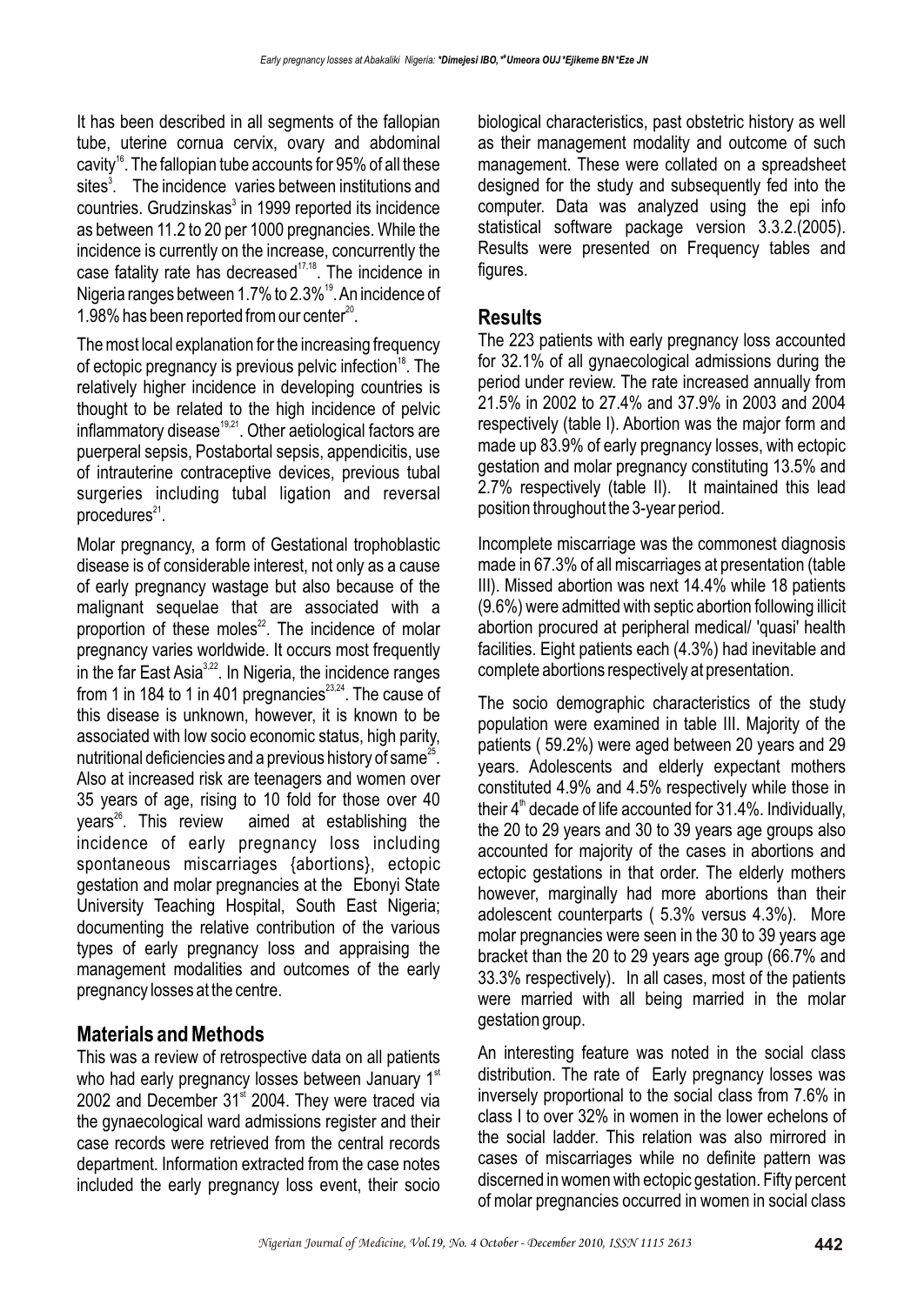1. Classes II, III and IV contributed 16.7% each while none belonged to class V.

Table IV shows that women of all parities suffered early pregnancy losses. Most were however of low parities, 1 -2 and nulliparas accounting for 36% and 28% respectively. A little over 20% were grandmultiparas. This same distribution was noted in the miscarriages. Fifty percents of the molar pregnancies occurred in women of parity 1 2, while the other parities contributed 16.7% each. All the patients with molar gestation were booked while all the patients with ectopic pregnancies remained unbooked. Majority of the women with miscarriages were unbooked, 69.5%. All the molar pregnancies were  $2<sup>nd</sup>$  trimester losses while 93.3% of the ectopic pregnancies were lost in the  $1<sup>st</sup>$  trimester. Almost 60% of the miscarriages were in the  $1<sup>st</sup>$  trimester. But for one woman who had a previous ectopic pregnancy and suffered an abortion during the review period, all cases of the 12.6% previous early pregnancy losses were due to abortions.

The management modalities and outcomes are displayed on table V. All patients with molar pregnancy had suction evacuation performed for them. Only one required prophylactic chemotherapy during her follow up and she died following reactions to the agents. This gave a mortality rate of 16.7% for the six cases of molar pregnancy managed.

One of the patients with ectopic pregnancy died before interventions could be instituted. Majority of them 96.4% had Laparotomy and partial Salpingectomy done with good outcome. Two had Laparotomy with ovariectomy and evacuation of abdominal pregnancy for ovarian and abdominal pregnancies respectively. They survived. Twenty-six of them were successfully transfused, some of them having intra operative autologous transfusion. The mortality rate for the 30 cases of ectopic pregnancy was 3.3%. Medical treatment of ectopic gestation was not undertaken in our centre.

No patient with incomplete abortion died during the period. They either had manual vacuum aspiration (32.5%) or evacuation of retained products of conception (67.5%) and were all discharged home in good conditions. Cases of missed abortions were all induced with either intravenous Oxytocin infusion 88.7% or vaginal misoprostol 33.3%. They all expelled and consequently had evacuation of retained products. No complications were recorded. All 18 patients with septic abortion were treated with broad spectrum antibiotics on admission, these were changed following

antibiogram and/or clinical response. Eight 44.4% subsequently underwent Laparotomy for complications. The rest were evacuated under antibiotic cover with the manual vacuum aspirator (22.2%) or had evacuation of retained products of conception in the theatre (33.3%). Over 72% of them were transfused. Two of those who underwent Laparotomy died from the complications they presented with and this gave a mortality rate of 10.7%. In all, four patients with early pregnancy losses in EBSUTH died during the review period, giving a mortality rate of 1.8%

#### **Table I: annual rate of early pregnancy losses at ebsuth, abakaliki. 2002 2004**

| <b>YEAR</b>  | TOTAL GYNAECOLOGICAL EARLY PREG NANCY LOSS<br><b>ADMISSIONS</b> | n   | %    |
|--------------|-----------------------------------------------------------------|-----|------|
| 2002         | 93                                                              | 20  | 21.5 |
| 2003         | 234                                                             | 64  | 27.4 |
| 2004         | 367                                                             | 139 | 37.9 |
| <b>TOTAL</b> | 694                                                             | 223 | 32.1 |

#### **Table II:Pattern Of Early Pregnancy Losses At Ebsuth, Abakaliki, 2002-2004**

| TYPE OF FARLY LOSS       | <b>NUMBER</b> | $\%$  |
|--------------------------|---------------|-------|
| <b>Molar Pregnancy</b>   | 6             | 2.7   |
| <b>Ectopic Pregnancy</b> | 30            | 13.4  |
| Miscarriages             | 187           | 83.9  |
| <b>TOTAL</b>             | 223           | 100.0 |

#### **Table III: Socio Demographic Characteristics Of Patients Who Suffered Early Pregnancy Losses**

| <b>PARAMETERS</b>  |                | <b>MOLAR PREG.</b> | <b>ECTOPIC PREG.</b> |      | <b>ABORTIONS</b> | <b>TOTAL</b> |     |      |
|--------------------|----------------|--------------------|----------------------|------|------------------|--------------|-----|------|
|                    | n              | %                  | n                    | %    | n                | %            | n   | %    |
|                    |                |                    |                      |      |                  |              |     |      |
| Age (years) $<$ 19 |                |                    | 3                    | 10.0 | 8                | 4.3          | 11  | 4.9  |
| 29<br>20           | $\overline{2}$ | 33.3               | 19                   | 63.3 | 111              | 59.4         | 132 | 59.2 |
| 39<br>30           | 4              | 66.7               | 8                    | 26.7 | 58               | 31.0         | 70  | 31.4 |
| $\geq 40$          | ٠              |                    | ۰                    | ٠    | 10               | 5.3          | 10  | 4.5  |
|                    |                |                    |                      |      |                  |              |     |      |
| Marital status     |                |                    |                      |      |                  |              |     |      |
| Married            | 6              | 100                | 17                   | 56.7 | 135              | 72.2         | 158 | 70.9 |
| Single             | $\mathbf 0$    | $\mathbf 0$        | 13                   | 43.3 | 52               | 27.8         | 65  | 29.1 |
| Social Class*      |                |                    |                      |      |                  |              |     |      |
|                    | 3              | 50.0               | $\overline{2}$       | 6.7  | 12               | 6.4          | 17  | 7.6  |
| Ш                  |                | 16.7               |                      | 3.3  | 19               | 10.2         | 21  | 9.4  |
| Ш                  |                | 16.7               | 9                    | 30.0 | 41               | 21.9         | 51  | 22.9 |
| IV                 |                | 16.7               | 13                   | 43.3 | 48               | 25.7         | 62  | 27.8 |
| ٧                  | 0              | 0.0                | 5                    | 16.7 | 67               | 35.8         | 72  | 32.3 |

**Table IV: Obstetric History Of Patients Who Had Early Pregnancy Losses**

| <b>PARAMETERS</b>                |                     |          | MOLAR PREG.  | <b>ECTOPIC PREG.</b> |              | <b>ABORTIONS</b> |              | <b>TOTAL</b> |              |  |
|----------------------------------|---------------------|----------|--------------|----------------------|--------------|------------------|--------------|--------------|--------------|--|
|                                  |                     | n        | %            | n                    | %            | n                | %            | n            | %            |  |
| <b>PARITY</b>                    | $\Omega$<br>$1 - 2$ | 1<br>3   | 16.7<br>50.0 | 9<br>11              | 30.0<br>36.7 | 53<br>68         | 28.3<br>36.4 | 63<br>82     | 28.3<br>36.8 |  |
|                                  | $3 - 4$             | 1        | 16.7         | 7                    | 23.3         | 25               | 13.4         | 33           | 14.8         |  |
|                                  | >5                  | 1        | 16.7         | 3                    | 10.0         | 41               | 22.0         | 45           | 20.2         |  |
| <b>BOOKING STATUS</b>            |                     |          |              |                      |              |                  |              |              |              |  |
|                                  | <b>BOOKED</b>       | 6        | 100.0        | $\Omega$             | 0.0          | 62               | 33.2         | 68           | 30.5         |  |
| <b>UNBOOKED</b>                  |                     | $\Omega$ | 0.0          | 30                   | 100.0        | 125              | 66.8         | 155          | 69.5         |  |
| <b>GESTATIONAL AGE</b>           |                     |          |              |                      |              |                  |              |              |              |  |
| 1 <sup>ST</sup> Trimester        |                     | $\Omega$ | 0.0          | 28                   | 93.3         | 112              | 59.9         | 140          | 62.8         |  |
| 2 <sup>ND</sup> Trimester        |                     | 6        | 100.0        | 2                    | 6.7          | 75               | 40.1         | 83           | 37.2         |  |
| PREVIOUS FARLY<br>PREGNANCY LOSS |                     | $\Omega$ | 0.0          | 1                    | 3.3          | 27               | 14.4         | 28           | 12.6         |  |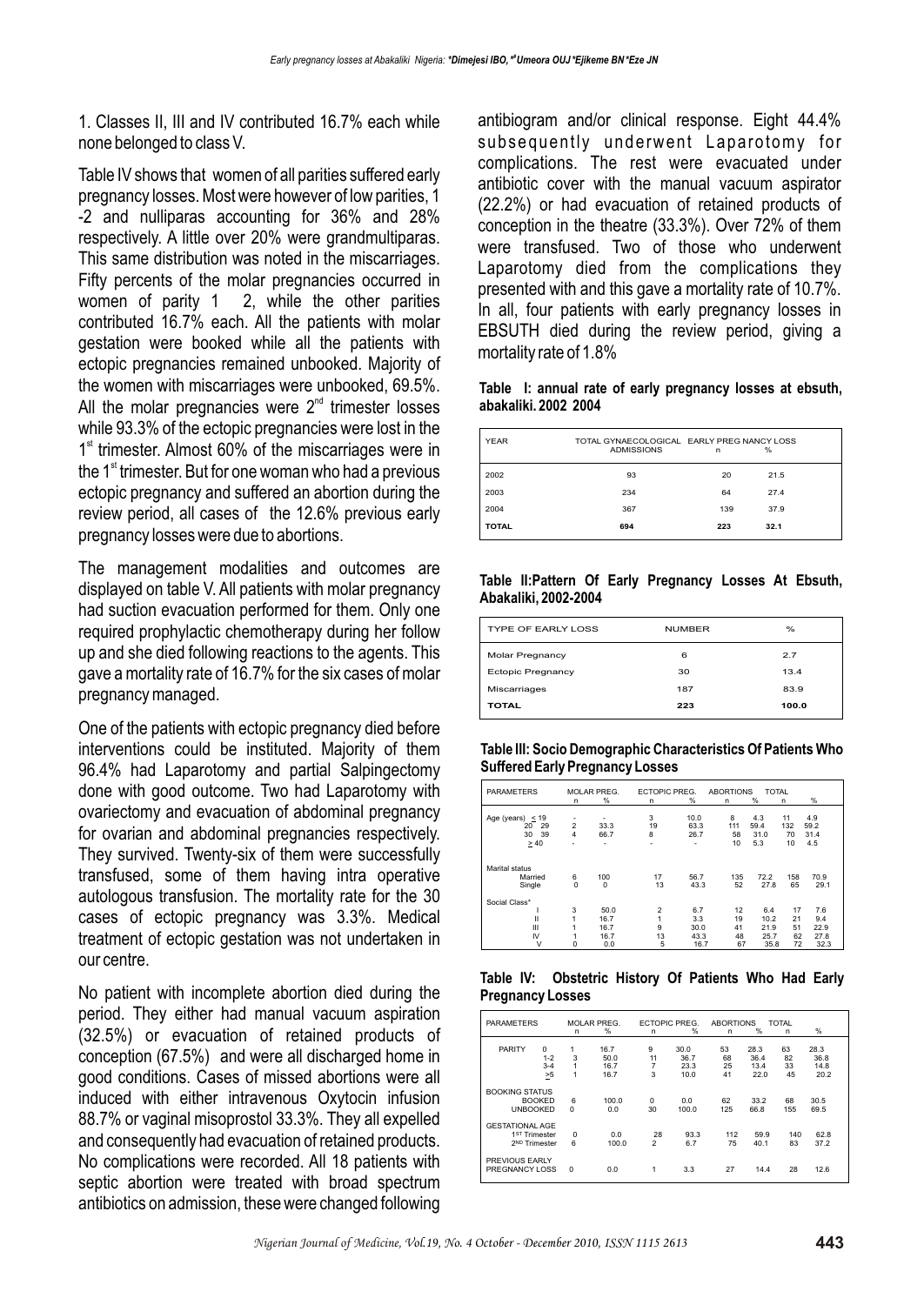**Table V: management modalities and outcomes of treatment of early pregnancy losses at ebsuth. 2002 2004**

| n<br>Molar Pregnancy n= 6<br>Suction Evacuation<br>6<br>Prophylactic chemotherapy<br>Ectopic Pregnancy n= 30<br>Salpingectomy<br>27<br>$\overline{2}$<br>Laparotomy<br>Nil intervention | %<br>100.0<br>16.7<br>96.4<br>6.7 | (Maternal Death)<br>n | %<br>16.7 |
|-----------------------------------------------------------------------------------------------------------------------------------------------------------------------------------------|-----------------------------------|-----------------------|-----------|
|                                                                                                                                                                                         |                                   |                       |           |
|                                                                                                                                                                                         |                                   |                       |           |
|                                                                                                                                                                                         |                                   |                       |           |
|                                                                                                                                                                                         |                                   |                       |           |
|                                                                                                                                                                                         |                                   |                       |           |
|                                                                                                                                                                                         |                                   |                       |           |
|                                                                                                                                                                                         |                                   |                       |           |
|                                                                                                                                                                                         |                                   |                       |           |
|                                                                                                                                                                                         | 3.3                               |                       | 3.3       |
| 26<br>Transfusion                                                                                                                                                                       | 86.7                              |                       |           |
| Medical/Conservative treatment<br>$\Omega$                                                                                                                                              | 0.0                               |                       |           |
| Incomplete Abortion n= 126                                                                                                                                                              |                                   |                       |           |
| Manual Vacuum Aspiration<br>41                                                                                                                                                          | 32.5                              |                       |           |
| <b>ERPC+</b><br>85                                                                                                                                                                      | 67.5                              |                       |           |
| Transfusion<br>33                                                                                                                                                                       | 26.2                              |                       |           |
| Induced/Septic Abortion n= 18                                                                                                                                                           |                                   |                       |           |
| Laparotomy<br>8                                                                                                                                                                         | 44.4                              | $\mathfrak{p}$        | 10.7      |
| Manual Vacuum Aspiration<br>4                                                                                                                                                           | 22.2                              |                       |           |
| <b>ERPC+</b><br>6                                                                                                                                                                       | 33.3                              |                       |           |
| 13<br>Transfusion                                                                                                                                                                       | 72.2                              |                       |           |
| Antibiotics<br>18                                                                                                                                                                       | 100.0                             |                       |           |
| Missed Abortion n= 27                                                                                                                                                                   |                                   |                       |           |
| Induction with Oxytocin<br>9                                                                                                                                                            | 33.3                              |                       |           |
| Induction with Misoprostol<br>18                                                                                                                                                        | 66.7                              |                       |           |

# **Discussion**

The bed occupancy rate in the gynaecological ward of patients with early pregnancy loss of 32.1% in this study makes it the one of the commonest diagnosis on admission into the ward. Spontaneous miscarriages which accounted for almost 84% of the losses, alone was responsible for 26.9% of all gynaecological admissions. This compares with earlier findings at Benin City and Ibadan<sup>7,8</sup> respectively. The steady increase throughout the three-year period under review means that early pregnancy loss remains of prime importance to the Gynaecologist. Most of these patients had incomplete abortion requiring urgent intervention to prevent maternal complications including shock from blood loss and sepsis.

Eighteen patients, 9.6% were admitted into the gynaecological ward with a diagnosis of septic abortion. Even though procurement of abortion is illegal in Nigeria, the incidence compares favourably with that in the United States of America where abortion can be  $\text{legal}^{27}$ . This restrictive law means that many terminations of pregnancy are carried out in unsafe environments by non Physicians in a greater proportion of cases $^{27}$ . Presentation in the hospital only follows development of life threatening complications. Eight of these patients had to undergo Laparotomy for complications including uterine and gut perforations/lacerations. Two of them died, giving a case mortality rate of 10.7% for septic abortion in our centre.

Though majority of the patients were aged between 20 and 39 years, one limitation of this study was that it could not determine the relative proportion of patients with early pregnancy loss against the total expectant mothers in each age group. However, adolescents and elderly mothers ( $\geq 40$  years) accounted for almost 5% each. These two groups are known to suffer adverse fetal and maternal outcomes of pregnancy more than those in the 20 to 29 years age group considered the ideal obstetric age group<sup>28</sup>. Nonetheless, neither of both groups presented with molar gestation said to be commoner in them $^{29}$ 

In tandem with spontaneous abortions, early pregnancy loss increased in frequency as the socio economic status of the patient declined. Women in the lower echelons had more ectopic pregnancies and abortions. Pelvic inflammatory disease, often a precursor to tubal damage with resultant ectopic gestation and infertility is known to be more prevalent in the poorer sections of the community<sup>30</sup>. Contrary to the reported increased risk of molar pregnancy with poor social status $25$ , none of our patients belonged to social class V whereas, 50% were elitist.

Women between para 1 and 4 (inclusive) are said to have the best outcome of pregnancy<sup>31</sup>. Primigravidae and grandmultiparas are prone to several pregnancy complications including early pregnancy loss. In our series, the primigravidae and grandmultiparas suffered early pregnancy loss in 28.3% and 20.2% respectively. Unfortunately again, this study could not depict parity specific loss. As noted in literature, ectopic pregnancy was more prevalent among the multigravidae $^{32}$ . Expectedly, unbooked expectant mothers suffered a greater proportion of the loss. Effective antenatal care aims at health promotion, maternal education, screening for risks and management of illnesses/complications during pregnancy to ensure delivery of a healthy baby to a healthy mother $33$ . Unbooked mothers do not enjoy benefits of antenatal care and may therefore be more prone to pregnancy loss.

All cases of molar gestation aborted in the  $2^{nd}$  trimester while ectopic gestations mainly ended in the  $1<sup>st</sup>$ trimester. The muscularis layer of the fallopian tube where the fetus is in 95% of the times, is so thin and can hardly support the gestation past 10 weeks of gestation<sup>34</sup>. When implantation is in a rudimentary horn or the cervix and occasionally the cornua, the gestation may prolong into the  $2<sup>nd</sup>$  trimester. Nevertheless, there may be a tubal abortion into the abdominal cavity, the pregnancy may or may not continue thereupon. In our series one of such pregnancy was documented. diagnosed at about 18 weeks and non viable. The gestational age at which a spontaneous abortion occurs may serve as a pointer to ita aetiology. Loss due to chromosomal anomalies usually occur in up to 90% in the  $1<sup>st</sup>$  trimester<sup>29</sup>. Mullerian anomalies and cervical factors are well recognized causes of abortion after the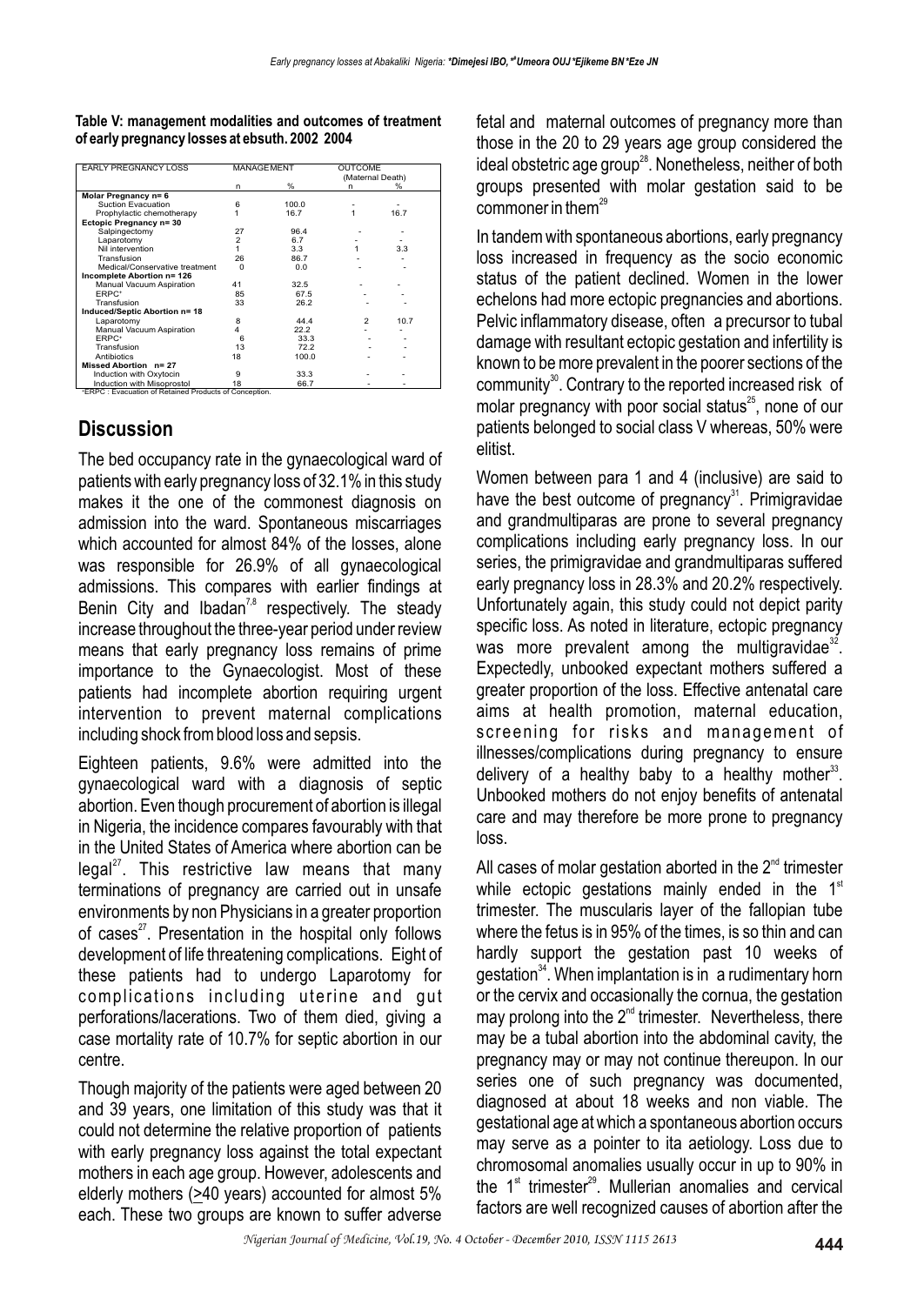$1<sup>st</sup>$  trimester<sup>2,29</sup>. Twenty-seven of the twenty-eight patients with repeated early pregnancy loss had previous miscarriage. Only 4 of these had recurrent abortion defined as 3 or more consecutive spontaneous abortions. The aetiology of such recurrent loss is varied and not fully understood $^{29}$ .

Suction evacuation was the treatment of choice in all cases of molar pregnancy under Oxytocin cover<sup>1</sup>. This was completed with a gentle sharp curettage to ensue complete removal of any residual molar tissue<sup>3</sup>. These patients were followed up with serial evaluations of beta human chorionic gonadotrophins {B hCG}in the gynaecological clinic. One of such patients eventually required chemotherapy for rising hCG levels, six weeks after initial evacuation. She died following severe reaction to the cytotoxic therapy.

Over 96% of the patients with ectopic gestation underwent Laparotomy with Salpingectomy and this has been the classical surgical management of acute ectopic pregnancy<sup>3,29</sup>. In cases of unruptured ectopics, conservative surgeries like linear Salpingostomy may be considered. In 1997, Yao and Tulandi<sup>35</sup> concluded from a literature review that salpingostomy had equal to or slightly better reproductive performance than salpingectomy; however, slightly higher recurrent ectopic pregnancy rates were noted in the salpingostomy group. Transfusion was successfully carried out in 26 of the patients. Autotransfusion was also done when no contra indication to it was present. One of the patients died from exsanguination from tubal rupture before definitive treatment could be instituted.

This death contributed 2.1% to the overall Maternal mortality ratio for our centre $36$ .

All cases of incomplete abortion were either had the retained products of conception evacuated in the main theatre or had manual vacuum aspiration in the minor theatre. Manual vacuum aspiration was preferred in cases where the fundal height was not more than 12 weeks size because of its advantages of proven efficacy, safety and less complications $37$ . Eight patients with septic abortion underwent Laparotomy and had uterine perforation and/or gut involvement. Twenty five percent of them died, giving a case fatality rate of 10.7%. In the maternal mortality review in our centre, septic abortion was responsible for 4.2% of maternal  $deaths<sup>36</sup>$ 

## **Conclusion**

Many women with early pregnancy disorders eventually suffer loss. This is a devastating event in their lives. Spontaneous miscarriages account for a great percentage of this loss. Some of the losses might be inevitable while some are preventable. Research into the aetiological and risk factors responsible for such loss may provide a rational basis for formulation of preventive strategies. Meanwhile, Gynaecologists must be prepared to manage emergencies attendant on early pregnancy disorders like acute ectopic gestation and septic abortion to minimize morbidity and mortality consequent upon them. The importance of empathy and social support for women with early pregnancy loss cannot be overemphasized.

### **References**

- 1. Chung D, Ichinose A: Hereditary disorders related to fibrinogen and factor XIII. In: Scriver CR, Beaudet AL, Sly WL, Valle DL, eds. The Metabolic Basis of Inherited Disorders. 6th ed. New York, NY: McGraw-Hill; 1989: 2135- 53.
- 2. Royston E and Armstrong S eds. Preventing Maternal Mortality. WHO Geneva 1989.
- 3. Yao M, Tulandi T: Current status of surgical and nonsurgical management of ectopic pregnancy. Fertil Steril 1997 Mar; 67(3): 421-33[Medline].
- 4. Okogbenin S. Age and reproductive outcome. In: Okpere EE ed. Clinical Obstetrics. 1<sup>st</sup> ed. Benin City, Uniben Press; 2003a:473-475.
- 5. Okogbenin S. Parity and reproductive outcome. In: Okpere EE ed. Clinical Obstetrics. 1<sup>st</sup> ed. Benin City, Uniben Press; 2003b:476-477.
- 6. Umeora OUJ, Egwuatu VE, Esike COU. Maternal Mortality in Rural Nigeria, Int J Gynaecol Obstet 2005 Mar,
- 7. Henshaw SK, Singh S, Cuca Yvette, Oye-Adeniran BA, Adewole IF, Iwere N. The incidence of Induced abortion in Nigeria. Int Fam Pl Persp., 24(4); 181; 1998
- 8. Olusanya O, Okpere EE, Ezimokhai M. The importance of social class in voluntary fertility control in a developing country. West Afr J Med 1985; 3(3).
- 9. Watt JL, Templeton AA, Messinis I, et al: Trisomy 1 in an eight cell human pre-embryo. J Med Genet 1987 Jan; 24(1): 60- 4[Medline].
- 10. Werler MM: Teratogen update: smoking and reproductive outcomes. Teratology 1997 Jun; 55(6): 382-8[Medline].
- 11. Wilcox AJ, Weinberg CR, O'Connor JF, et al: Incidence of early loss of pregnancy. N Engl J Med 1988 Jul 28; 319(4): 189-94[Medline].
- 12. Branch DW, Andres R, Digre KB, et al: The association of antiphospholipid antibodies with severe preeclampsia. Obstet Gynecol 1989 Apr; 73(4): 541-5[Medline]